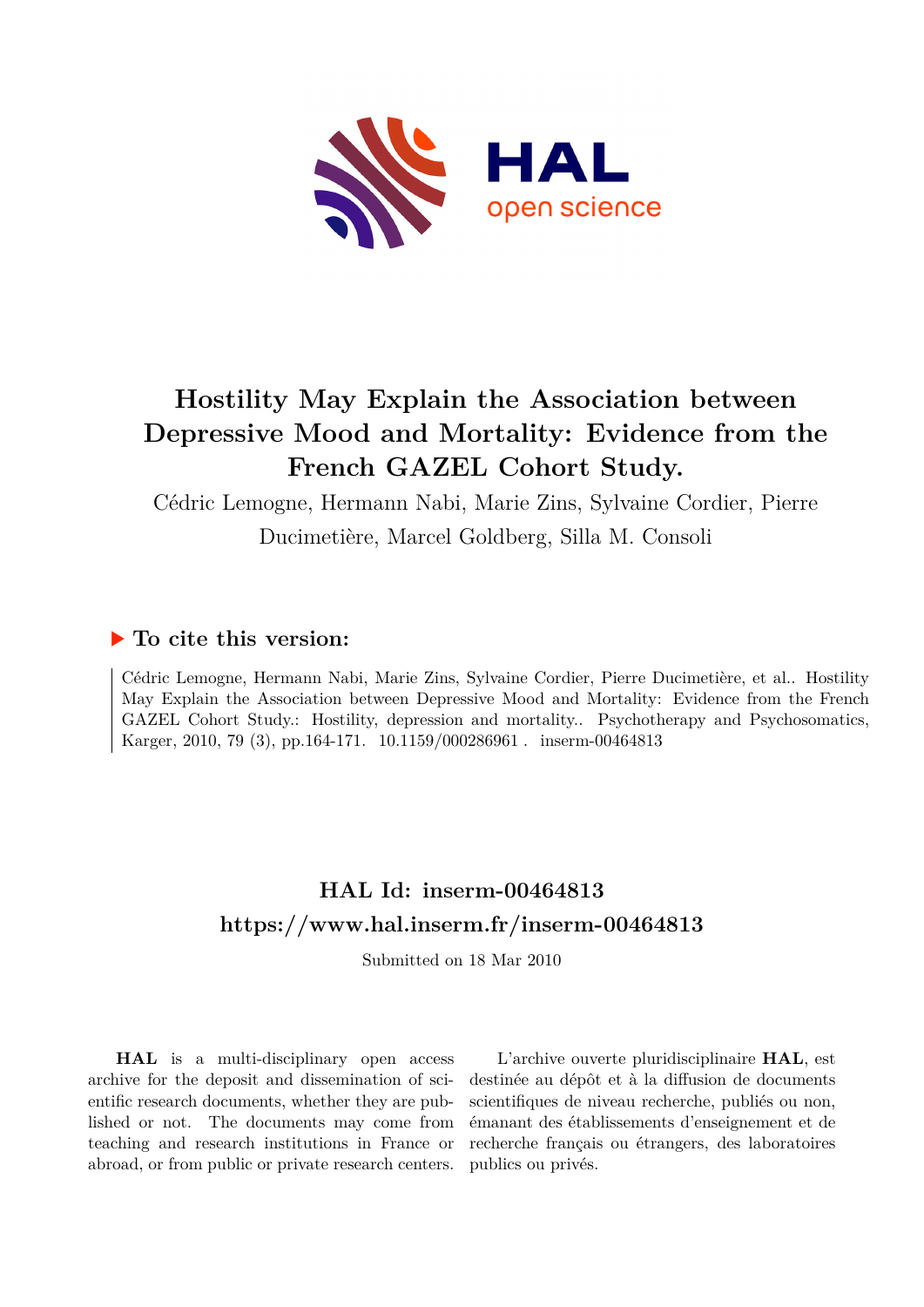## *Hostility May Explain the Association between Depressive Mood and Mortality: Evidence from the French GAZEL Cohort Study*

Cédric Lemogne <sup>12</sup><sup>\*</sup>, Hermann Nabi<sup>3</sup>, Marie Zins<sup>34</sup>, Sylvaine Cordier<sup>5</sup>, Pierre Ducimetière<sup>6</sup>, Marcel Goldberg<sup>3</sup>, Silla M. **Consoli** <sup>1</sup>

*Service de Psychologie Clinique et de Psychiatrie de Liaison 1 AP-HP , H*ô*pital europ*é*en Georges Pompidou , Universit*é *Paris Descartes - Paris V , FR*

*Centre Emotion 2 CNRS : USR3246 , H*ô*pital Piti*é*-Salp*ê*tri*è*re , Universit*é *Pierre et Marie Curie - Paris VI , FR*

*Sant publique et pid miologie des d terminants professionnels et sociaux de la sant 3* <sup>é</sup> <sup>é</sup> <sup>é</sup> <sup>é</sup> <sup>é</sup> *INSERM : U687 , IFR69 , Universit*é *Paris Sud - Paris XI , Universit*é *de Versailles-Saint Quentin en Yvelines , H*ô*pital Paul Brousse 16, av Paul Vaillant Couturier 94807 VILLEJUIF,FR*

<sup>4</sup> Equipe RPPC CETAF, *H*ôpital Paul Brousse Bat 15/16 16 av Paul Vaillant Couturier 94807 Villejuif, FR

*GERHM, Groupe d Etude de la Reproduction Chez l Homme et les Mammiferes 5*  ' ' *INSERM : U625 , Universit*é *de Rennes I , IFR140 , 263, Avenue du General Leclerc 35042 RENNES CEDEX,FR*

*Epid miologie cardiovasculaire et m tabolique 6* <sup>é</sup> <sup>é</sup> *INSERM : U258 , INSERM : IFR69 , Universit*é *Paris Sud - Paris XI , H*ô*pital Paul Brousse 16, Avenue Paul Vaillant-Couturier 94807 VILLEJUIF CEDEX,FR*

\* Correspondence should be adressed to: Cédric Lemogne <cedric.lemogne@orange.fr >

## **Abstract**

## **Background**

**Depressive mood is associated with mortality. Because personality has been found to be associated with depression and mortality as well, we aimed to test whether depressive mood could predict mortality when adjusting for several measures of personality.**

#### **Methods**

**20,625 employees of the French national gas and electricity companies gave consent to enter in the GAZEL cohort in 1989. Questionnaires were mailed in 1993 to assess depressive mood, Type A behaviour pattern, hostility, and the six personality types proposed by Grossarth-Maticek & Eysenck. Vital status and date of death were obtained annually for all participants. The association between psychological variables and mortality was measured by the Relative Index of Inequality (RII) computed through Cox regression.**

#### **Results**

**14,356 members of the GAZEL cohort (10,916 men, mean age: 49 years, 3,965 women, mean age: 46 years) completed the depressive mood scale and at least one personality scale. During a mean follow-up of 14.8 years, 687 participants had died. Depressive mood predicted mortality, even after adjustment for age, sex, education level, body mass index, alcohol consumption, and smoking** [**RII (95** % **CI)** = **1.56 (1.16**–**2.11)**]**. However, this association was dramatically reduced (RII reduction: 78.9**%**) after further adjustment for cognitive hostility (i.e. hostile thoughts)** [**RII (95**% **CI)** = **1.12 (0.80**–**1.57)**]**. Cognitive hostility was the only personality measure remaining associated with mortality after adjustment for depressive mood** [**RII (95**% **CI)** = **1.97 (1.39**–**2.77)**]**.**

#### **Conclusions**

**Cognitive hostility may either confound or mediate the association between depressive mood and mortality.**

**Author Keywords** Cohort ; Depression ; Hostility ; Mood ; Mortality ; Personality

## **Introduction**

Major depression is one of the leading causes of disability worldwide [1 ] and even subthreshold depressive symptoms, henceforth referred to as depressive mood, are associated with an increased mortality  $[2 - 7]$ , but see also  $8 - 11$ . Some personality constructs, such as neuroticism, have been found to be associated with depression [12 , 13 ] and others, such as hostility, with mortality [14 –21 ]. Therefore, it is possible that personality (i.e. a person's characteristic pattern of behaviour, thoughts and feelings) may account for the association between depressive mood and mortality.

To address this issue, several measures of personality were selected regarding their putative association with mortality and assessed in the large-scale French GAZEL cohort [22 , 23 ]: Type A behavior pattern, hostility, and the six personality types proposed by Grossarth-Maticek & Eysenck [24 ] (i.e. 'cancer-prone', 'coronary heart disease (CHD)-prone', 'ambivalent', 'healthy', 'rational', and ' antisocial'). Although the Type A behaviour pattern was found to predict CHD in early studies [25 , 26 ], subsequent negative results failed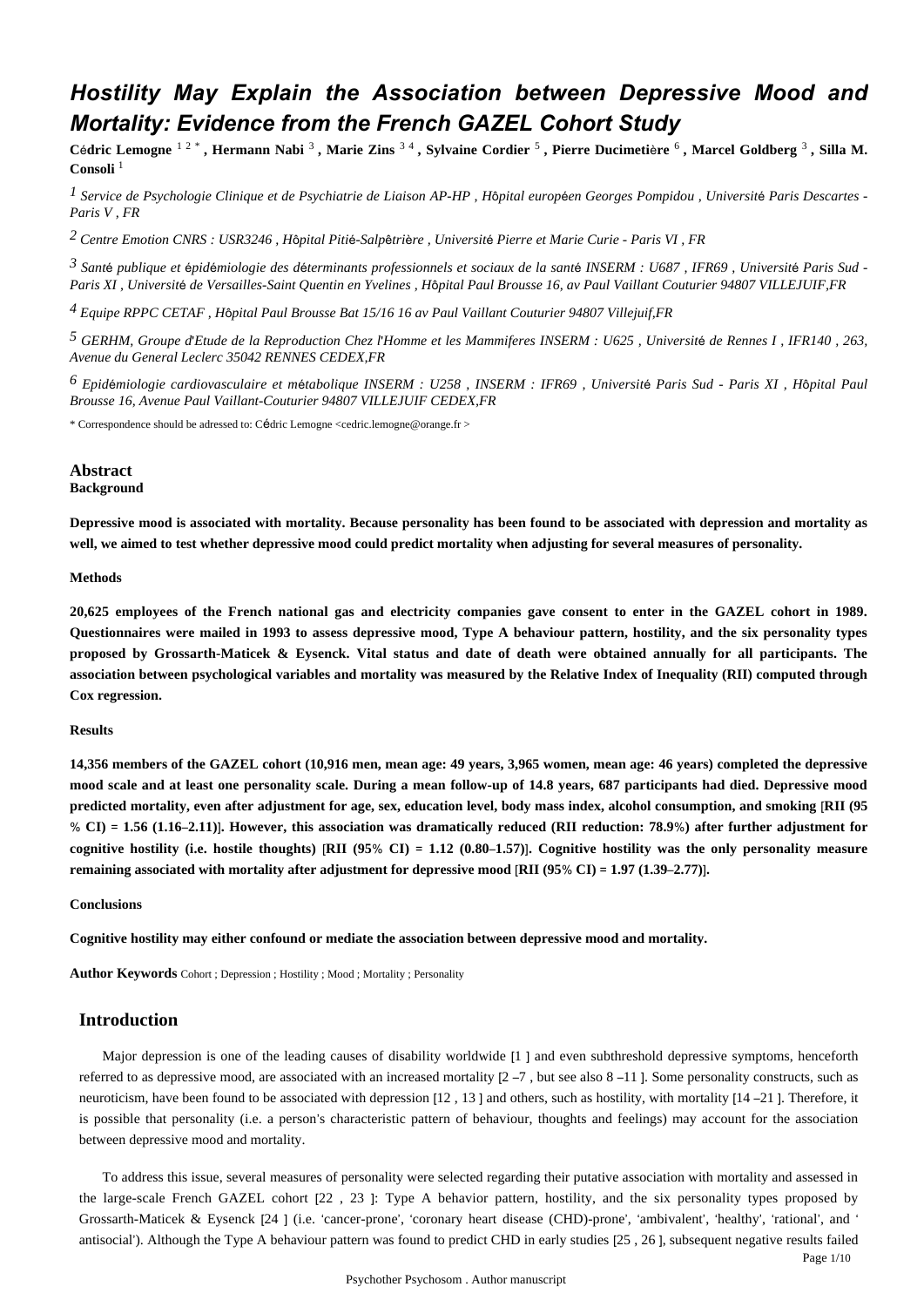to provide compelling evidence linking the Type A with mortality and focused attention on hostility as the 'toxic' component of the Type A [18 , 27 ]. Hostility was actually found to predict mortality [14 –18 ], but null findings have also been reported [28 ]. Evidence supporting the personality-disease theory developed by Grossarth-Maticek and Eysenck [24 ] is more limited [19 –21 ]. Because most of these personality constructs deal with emotional regulation, we expected that at least some of them would be associated with depressive mood.

The present study aimed to test whether depressive mood could predict mortality independently of personality measures. We assumed that if a personality measure explains or partially explains the association between depressive mood and mortality then this association should disappear or be attenuated when controlling for this measure.

## **Method**

## **Participants**

The GAZEL cohort study was established in 1989 and details of this study are available elsewhere [23 ]. The target population consisted of employees of the French national gas and electricity companies. At baseline, 20,625 employees (15,011 men aged 40–50, and 5,614 women aged 35–50) gave written informed consent to participate. In 1993, questionnaires were mailed to the 20,488 living members of the GAZEL cohort to assess depressive mood and personality [22 ]. Scores were interpolated whenever at least 70% of the items were completed.

#### **Depressive mood**

Depressive mood was assessed with the French version of the 20-item Center of Epidemiologic Studies Depression Scale (CES-D) [29 , 30 ], which has been designed for use in community studies. The CES-D asks participants how often they have experienced specific symptoms during the previous week (e.g. "I felt depressed", "I felt everything I did was an effort", "My sleep was restless."). Responses range from 0 ("hardly ever") to 3 ("most of the time").

#### **Personality measures**

The personality scales used in this study, except for the Type A scale, were previously validated in French on 408 randomly selected participants of the GAZEL cohort [22 ].

#### *The Bortner Type A Rating Scale*

The Type A behaviour pattern (sense of time urgency, covert low self-esteem, and hostility) was assessed with the Bortner Type A Rating Scale [31 ]. It consists of 14 items each comprising two statements with a graded scale between the two statements (24-point scale in the original version, 6-point scale in the version adapted for the GAZEL cohort). Examples of statements include 'never late' versus' casual about appointments'. High scores indicate Type A. This scale was translated and validated for the French population against the Friedman and Rosenman structured interview for assessing Type A, agreement observed 71.5% [25 , 32 ].

#### *The Buss and Durkee Hostility Inventory (BDHI)*

The BDHI is a measure of general aggression and hostility, composed of 75 items with 'true-false' answers [33 ]. It has eight subscales, seven of which are designed to measure different components of hostility: assault, verbal aggression, indirect hostility, irritability, negativism, resentment and suspicion. The sum of these sub-scales leads to a 'total hostility' score (α=0.87). Several factor analyses identified two overarching factors, namely 'reactive' (i.e. hostile behaviours) ( $\alpha$ =0.78) and 'cognitive' hostility (i.e. hostile thoughts) ( $\alpha$ = 0.77), formed by the first three sub-scales and the last two sub-scales, respectively [22 , 34 ]. The eighth scale, measuring the guilt tendency, does not contribute to the total score.

#### *The Grossarth-Maticek and Eysenck Personal Style Inventory (PSI)*

This scale assesses six personality types with different physical or psychological health liabilities [22 , 24 ]: 'cancer-prone' (α=0.54), ' CHD-prone' ( $\alpha$ =0.79), 'ambivalent' ( $\alpha$ =0.60), 'healthy' ( $\alpha$ =0.73), 'rational' ( $\alpha$ =0.62), and 'antisocial' ( $\alpha$ =0.57). The inventory is made up of 70-items with ' true-false' answers. Five of the personality scales are measured by 10 items each (sum of the true responses), and one (healthy type) is measured by 20 items (sum of the true responses, divided by 2). Here, we considered only the two personality types with a Cronbach's α coefficient ≥ 0.70:

The 'CHD-prone' personality refers to individuals who show a lack of autonomy and are helplessly dependent in relationships. They experience anger, aggression and arousal when faced with relational problems. These characteristics are thought to lead to the development of cardiovascular problems, such as hypertension and CHD.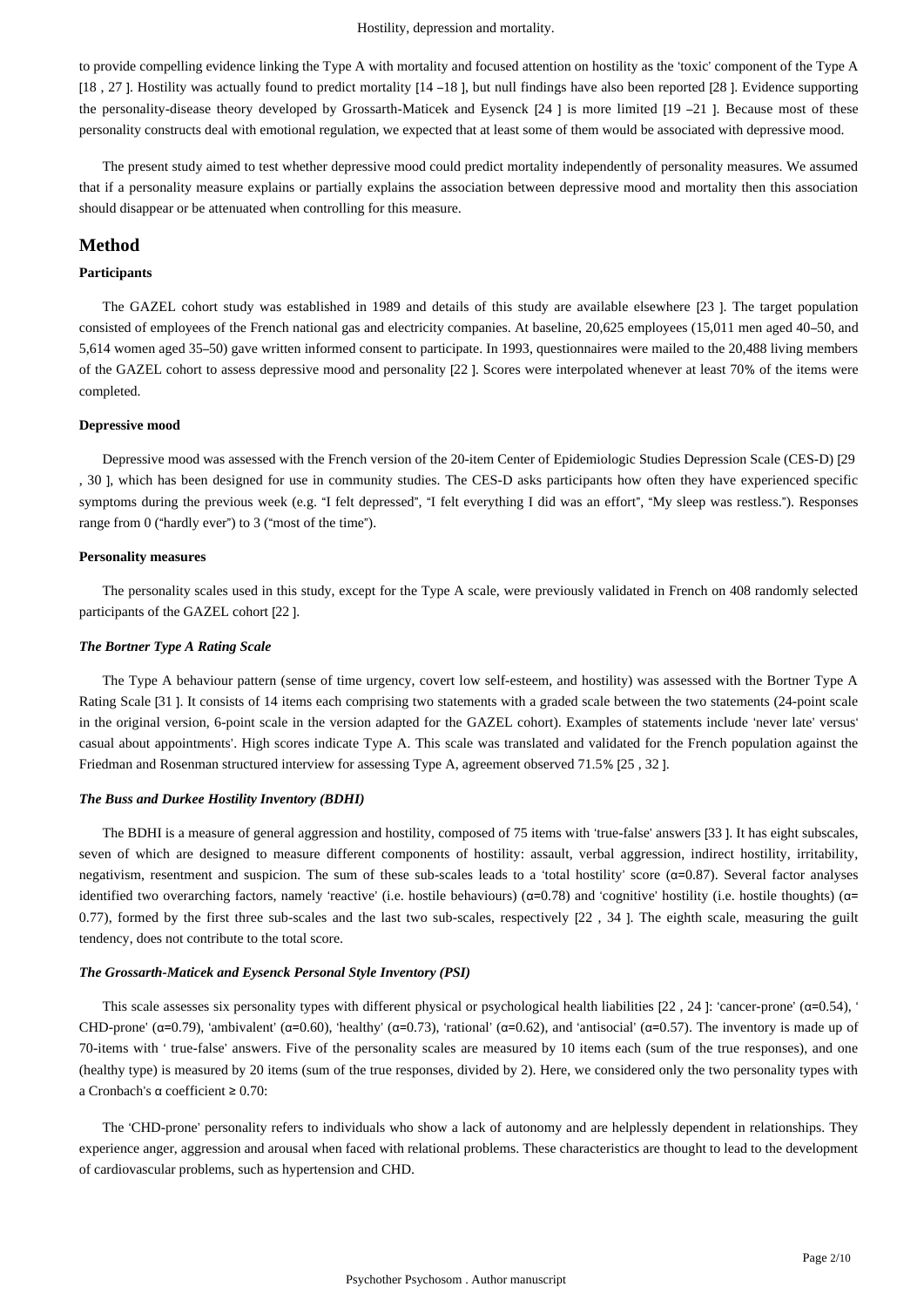The 'Healthy' personality refers to individuals who exhibit autonomy and consider it to be important for their wellbeing and happiness. They are able to self-regulate their behaviour and are hypothesized to have a disposition towards being healthy as they avoid stress reactions such as those commonly experienced by 'CHD-prone' individuals.

#### *Mortality*

Dates of death were available from 1 January 1989 to 31 January 2008. Causes of death were available from 1 January 1989 to 31 December 2005.

## *Covariates*

Age and sex were obtained from employer's human resources files. Education level (primary, lower secondary, higher secondary and tertiary) and behavioural factors in 1993 were self-reported. Alcohol consumption, as drinks per week, was categorized as non-drinkers, occasional drinkers (1–13 for men, 1–6 for women), moderate drinkers (14–27 for men, 7–20 for women) or heavy drinkers (≥28 for men, ≥21 for women). Smoking in the same period was categorized as non-smoker and as smoker of 1–10, 11–20 or ≥21 cigarettes per day. Body mass index (BMI) in 1993 was calculated by dividing weight in kilograms by height in meters squared and categorized as <20, 20– 24.9, 25–29.9 or ≥30 kg/m<sup>2</sup>.

#### *Statistical analyses*

All statistical analyses were computed with SPSS 16.0.1 software (SPSS Inc.).

The association between discrete variables and mortality was estimated with the Hazard Ratio computed in Cox regressions. Coefficients of correlation were computed to examine the relation between depressive mood and personality measures.

The association between continuous variables and mortality was modelled using the Relative Index of Inequality (RII) computed through Cox regression [18 , 35 ]. The RII is computed by ranking the predictor on a scale from 0 to 1. For a given predictor, each score covers a range on this scale that is proportional to the number of participants who have that score and is given a value on the scale corresponding to the cumulative midpoint of its range. The RII resembles relative risk in that it compares the mortality at the extremes of the predictor but it is estimated using the data on all scores and is weighted to account for the distribution of the personality scores. An RII of 2 indicates a doubling of the risk of mortality for individuals at the extremes of the predictor.

For each personality measure, we first computed the RII of depressive mood adjusting for age and sex and including only participants that completed the personality measure (i.e. model 1). Then we computed the RII of the personality measure adjusting for age and sex and including only participants that completed the CES-D (i.e. model 2). Finally, whenever the personality measure predicted mortality with a P value < 0.10 in model 2, depressive mood and the personality measure were entered simultaneously, adjusting for age and sex (i.e. model 3). The percentage of change in the RII after mutual adjustment (i.e. model 3), was computed as follows:  $100 \times |RII_{\text{nodinsted}} - RII_{\text{adiusted}}|$ )/(RII<sub>not adjusted</sub> −1). The whole procedure was repeated with further adjustment for BMI, alcohol consumption, smoking, and education level.

## **Results**

A total of 14,356 (70.2%) members of the GAZEL cohort completed the CES-D and the entire personality inventory and 14,881 (72.8 %) completed the CES-D and at least one personality scale. Compared with non participants, participants (10,916 men, mean age = 48.99 years, standard deviation = 2.87, and 3.965 women, mean age = 46.20 years, standard deviation = 4.18) were likely to be male, older, more educated, and to have lower mortality (all P <0.005).

During a mean follow-up of 14.8 years, 687 (4.6%) participants had died, including 581 men (5.3%) and 106 women (2.7%). The main cause of death was available only for the 542 participants who died between January 1989 and December 2005: 297 (54.8%) participants died from a cancer, 103 (19.0%) from a cardiovascular disease, 84 (15.5%) from another disease, and 58 (10.7%) from an external cause (i.e. suicide or accident).

Self-reported covariates (i.e. education level, BMI, alcohol consumption, and smoking) were available for 12,120 (81%) participants. These participants were likely to be male, older, less depressed, less hostile, and less 'CHD-prone' (all P ≤0.001).

Regarding socio-demographic and behavioural variables, mortality was predicted by age [687 events/14,881 participants, RII (95% CI)  $= 2.79$  (2.14–3.65), P <0.001] and by sex, education level, BMI, alcohol consumption, and smoking (Table 1). Regarding discrete variables with more than 2 classes (i.e. education level, BMI, alcohol consumption, and smoking), their association with mortality did not demonstrate clear linearity (i.e. both P <0.05 for linearity and P >0.10 for deviation from linearity). Deviation from linearity was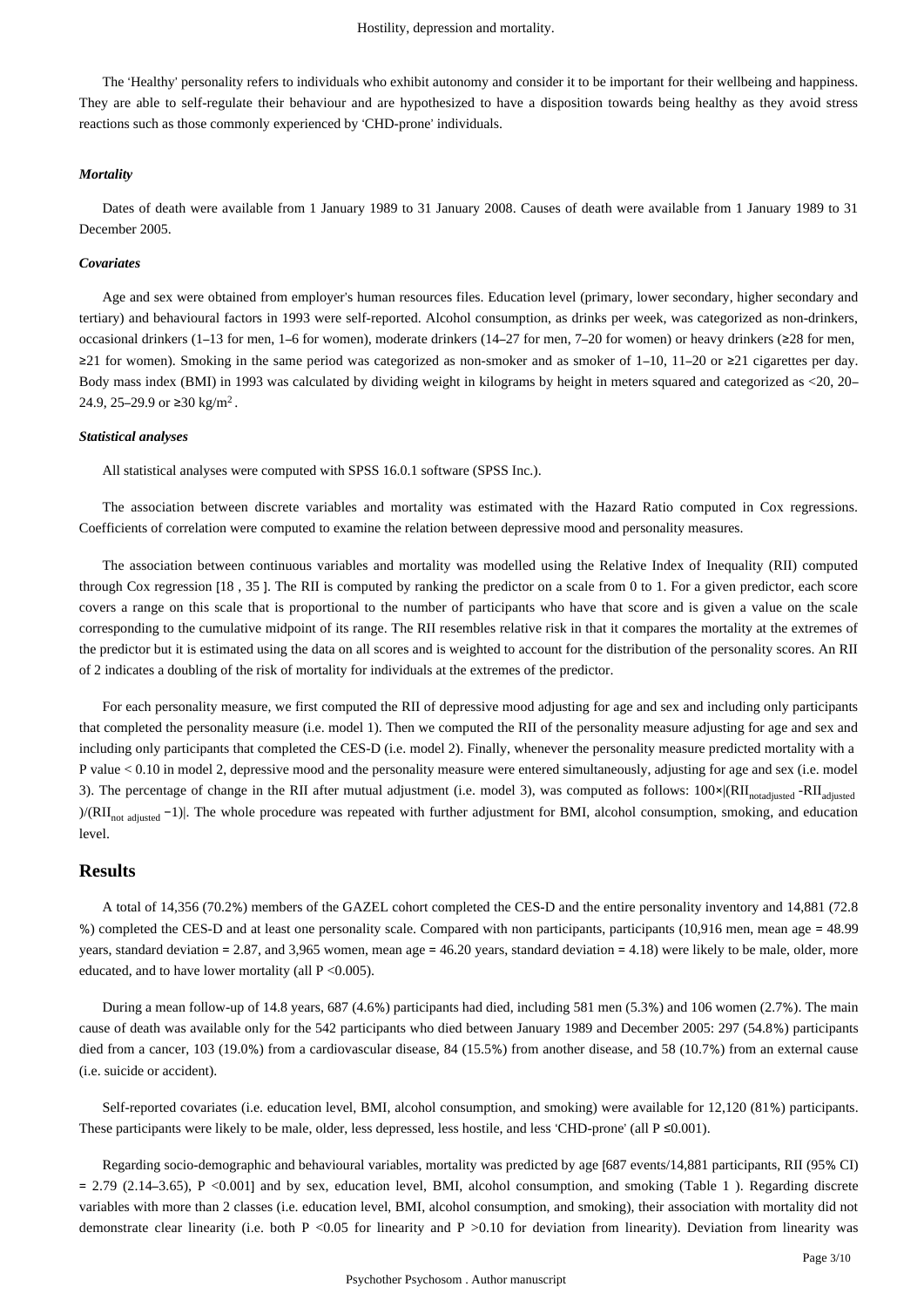#### Hostility, depression and mortality.

particularly obvious for alcohol consumption, both non-drinkers and heavy drinkers showing an increased mortality compared with occasional drinkers (Table 1 ). Consequently, these discrete variables were considered as nominal covariates in subsequent multivariate analyses.

Regarding psychological variables, mortality was predicted by depressive mood, total and cognitive hostility, and negatively predicted by Type A (Table 2). Additionally, there was a trend for an association between mortality and 'CHD-prone' personality (P =  $0.054$ ). Depressive mood was positively correlated with Type A, hostility scores, and 'CHD-prone' personality, and negatively with 'healthy' personality (Table 3 ). Depressive mood was also associated with age (r =−0.054, P <0.001), sex (t =−23.34, P <0.001), education level (F  $=$  39.78, P <0.001), BMI (F =42.49, P <0.001), alcohol consumption (F =26.40, P <0.001), and smoking (F =3.56, P =0.014).

Table 4 displays the associations of depressive mood and personality with mortality before and after adjustment for each other, all models being adjusted for age and sex. Before mutual adjustment, mortality was predicted by depressive mood, total and cognitive hostility, and 'CHD-prone', and inversely predicted by 'healthy' personality. After mutual adjustment, the most important attenuation in the association between depressive mood and mortality was observed for cognitive hostility (RII change: 75.9%). After adjustment for cognitive hostility, depressive mood was no longer significantly associated with mortality. In all other models, depressive mood remained significantly associated with mortality. In contrast, 'CHD-prone' and 'healthy' personalities were no longer significantly associated with mortality after adjustment for depressive mood.

Further adjustment for the self-reported covariates (i.e. education level, BMI, alcohol consumption, and smoking) yielded similar results (Table 5 ). The attenuation of the association between cognitive hostility and mortality after adjustment for self-reported covariates was of 18.9 % (15.7 % when adjusting for depressive mood).

Regarding sex differences, when adjusting for age, mortality was predicted by depressive mood in men [574 events/10,768 participants, RII (95% CI) = 1.77 (1.32–2.38), P <0.001], but not in women [105 event/3,923 participants, RII (95% CI) = 1.55 (0.80–3.00),  $P = 0.203$ ]. There was no significant mood by sex interaction ( $P = 0.704$ ). Likewise, mortality was predicted by cognitive hostility in men [ 574 events/10,768 participants, RII (95% CI) = 2.43 (1.83–3.24), P <0.001], but not in women [105 event/3,923 participants, RII (95% CI)  $= 1.82$  (0.91–3.61), P =0.090]. There was no significant cognitive hostility by sex interaction (P =0.442). After mutual adjustment in men, mortality was still predicted by cognitive hostility [574 events/10,768 participants, RII (95% CI) = 2.25 (1.62–3.13), P <0.001], but no longer by depressive mood [574 events/10,768 participants, RII (95% CI) = 1.17 (0.84–1.64), P =0.353] (RII change: 77.9%).

Regarding causes of death, when excluding external causes (i.e. suicides or accidents) and adjusting for the whole set of covariates, mortality from internal causes (i.e. diseases) remained predicted by depressive mood [403 events/11,987 participants, RII (95% CI) = 1.55 (1.10–2.19), P =0.013] or cognitive hostility [403 events/11,987 participants, RII (95% CI) = 1.88 (1.33–2.65), P <0.001]. After mutual adjustment, mortality was still predicted by cognitive hostility [403 events/11,987 participants, RII (95% CI) = 1.73 (1.16–2.57), P =0.001], but no longer by depressive mood [403 events/11,987 participants, RII (95% CI) = 1.18 (0.80–1.76), P =0.409] (RII change: 75.3%). Despite the nearly 15-year follow-up, the analysis was underpowered to allow more specific analyses regarding causes of death.

### **Discussion**

This study aimed to examine the role of personality in explaining the association between depressive mood and mortality. Reciprocally, the design allowed us to examine the role of depressive mood in explaining the association between personality and mortality. We found that depressive mood predicted mortality even when excluding external causes of death and adjusting for age, sex, education level, BMI, alcohol consumption, and smoking. However, this association was dramatically reduced, and indeed disappeared, after adjustment for cognitive hostility. In contrast, cognitive hostility was the only personality measure that remained significantly associated with mortality when taking into account depressive mood and the whole set of covariates.

These results suggest that the association between depressive mood, such as measured by the CES-D, and subsequent mortality may be either confounded or mediated by cognitive hostility [36 ]. For instance, cognitive hostility may independently promote depressive mood and increase mortality, thus confounding their association. Alternatively, depressive mood may result in more hostile thoughts that may in turn increase mortality. Although these two hypotheses are not distinguishable on a statistical ground [36 ], both may have important implications for epidemiological research and clinical practice. First, the assessment of cognitive hostility should be included in longitudinal studies that examine health outcomes in relation to depressive mood [37 ]. Second, further studies should test whether targeting cognitive hostility through specific therapeutic interventions may alleviate the poor health outcome associated with depressive mood, not only in healthy subjects, but also in already ill individuals [2 –7 ].

The links between hostility and mortality remain poorly understood. Previous studies mainly focused on cardiovascular mortality [14 – 17 ]. For instance, hostility may increase cardiac mortality associated with depressive mood through an increased risk of hypertension [37 ]. Closer to the construct of cognitive hostility, high levels of 'cynical distrust' may promote atherosclerosis though an increased inflammation [38 ]. Alternatively, baseline physical status or behavioural variables may explain the association between cognitive hostility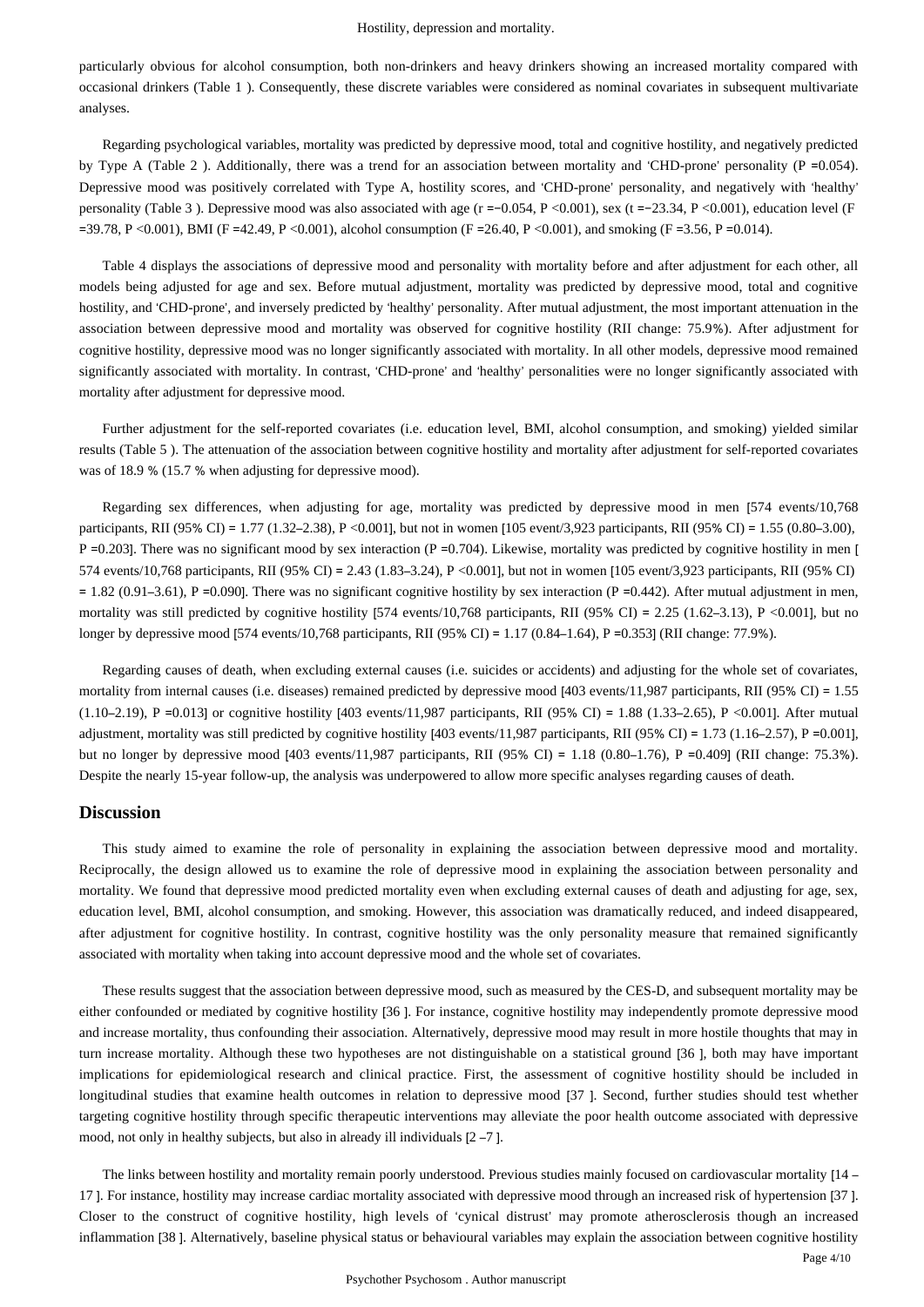#### Hostility, depression and mortality.

and mortality [15 , 38 ]. In the present study, cognitive hostility was assessed in a relatively young and working population, which is likely to contain a lower proportion of ill individuals compared with the general population. Regarding behavioural variables, the attenuation of the association between cognitive hostility and mortality after adjustment for education level, BMI, alcohol consumption, and smoking was marginal. The association between cognitive hostility and mortality is then unlikely to be primarily mediated by these baseline behavioural factors.

Additionally, we examined the role of depressive mood in explaining the association between personality and mortality. Multivariate analyses regarding the associations between mortality and personality measures in the GAZEL cohort, without adjustment for depressive mood, have been exposed elsewhere [18 ]. In the present study, cognitive hostility was the only personality measure that remained associated with mortality after adjustment for depressive mood and the whole set of covariates. These additional results of our study further challenge previous findings linking health with Type A [25, 26] or with the personality types proposed by Grossarth-Maticek & Eysenck [19 –21 ]. Future research addressing the links between personality and mortality should include an assessment of depressive mood.

The following limitations should be considered. First, our study did not cover all personality constructs. Second, the GAZEL cohort is not representative of the general population as it does not include unemployed individuals. For instance, the magnitude of the association between hostility and mortality was found to be higher in relatively young populations, such as the GAZEL cohort [14 , 16 ]. Additionally, the response rate and the profile of the GAZEL cohort members who participated suggest that our study may have overlooked the role of cognitive hostility in those who had higher mortality. Third, given the relatively small number of events in women, our study was underpowered to allow specific analysis in women. It is noteworthy that the negative results in women were not explained by an interaction between sex and depressive mood or cognitive hostility. Fourth, the study was also underpowered to allow specific analyses regarding causes of death. However, cognitive hostility still explained the association between depressive mood and mortality when excluding external causes of death (i.e. suicides or accidents). Finally, a common caveat of most prospective studies addressing the links between psychosocial variables and mortality relates to the implicit assumption that these variables are stable over time. Although personality is considered to be stable through adulthood [39 ], life events may promote high levels of cognitive hostility, as illustrated by the clinical concept of 'posttraumatic embitterment disorder' [40 ]. Depressive mood is even more likely to encompasses both state and trait components, which may be differentially linked to mortality. Additionally, depressive mood is only one feature of major depression [41 ] and its self-report measure by the CES-D is insufficient to decide therapeutic interventions. Although attenuated and chronic forms of depression, such as dysthymia, have been associated with poor health outcome [42 ], major depression, which requires a clinical diagnosis, may be linked to mortality through other mechanisms than depressive mood and cognitive hostility.

In summary, this study suggests that cognitive hostility may either confound or mediate the association between depressive mood and mortality. Further studies should explore the underlying mechanisms linking cognitive hostility, depressive mood and mortality in a biopsychosocial perspective [43 ]. A particular focus on modifiable mechanisms is warranted, as prevention and therapeutic strategies should address the processes through which personality is associated with health, rather than personality per se.

### **Ackowledgements:**

We thank Sébastien Bonenfant for helping in data management. The GAZEL cohort is supported by Electricité de France-Gaz de France (EDF-GDF). The personality data collection was funded by the Caisse Nationale d'Assurance Maladie and by the Ligue Nationale contre le Cancer.

#### **Footnotes:**

None of the authors have conflicts of interest to report.

#### **References:**

- 1 . Ustün TB , Ayuso-Mateos JL , Chatterji S , Mathers C , Murray CJ . Global burden of depressive disorders in the year 2000 . Br J Psychiatry . 2004 ; 184 : 386 392
- 2 . Zheng D , Macera CA , Croft JB , Giles WH , Davis D , Scott WK . Major depression and all-cause mortality among white adults in the United States . Ann Epidemiol . 1997 ; 7 : 213 - 218
- 3 . Everson SA , Roberts RE , Goldberg DE , Kaplan GA . Depressive symptoms and increased risk of stroke mortality over a 29-year period . Arch Intern Med . 1998 ; 158 : 1133 - 1138
- 4 . Whooley MA , Browner WS . Association between depressive symptoms and mortality in older women. Study of Osteoporotic Fractures Research Group . Arch Intern Med . 1998 ; 158 : 2129 - 2135
- 5 . Black SA , Markides KS . Depressive symptoms and mortality in older Mexican Americans . Ann Epidemiol . 1999 ; 9 : 45 52
- 6 . Schulz R , Beach SR , Ives DG , Martire LM , Ariyo AA , Kop WJ . Association between depression and mortality in older adults: the Cardiovascular Health Study . Arch Intern Med . 2000 ; 160 : 1761 - 1768
- 7 . Surtees PG , Wainwright NW , Luben RN , Wareham NJ , Bingham SA , Khaw KT . Depression and Ischemic Heart Disease Mortality: Evidence From the EPIC-Norfolk United Kingdom Prospective Cohort Study . Am J Psychiatry . 2008 ; 165 : 515 - 523
- 8 . Roberts RE , Kaplan GA , Camacho TC . Psychological distress and mortality: evidence from the Alameda County Study . Soc Sci Med . 1990 ; 31 : 527 536
- 9 . Coryell W , Turvey C , Leon A , Maser JD , Solomon D , Endicott J , Mueller T , Keller M . Persistence of depressive symptoms and cardiovascular death among patients with affective disorder . Psychosom Med . 1999 ; 61 : 755 - 761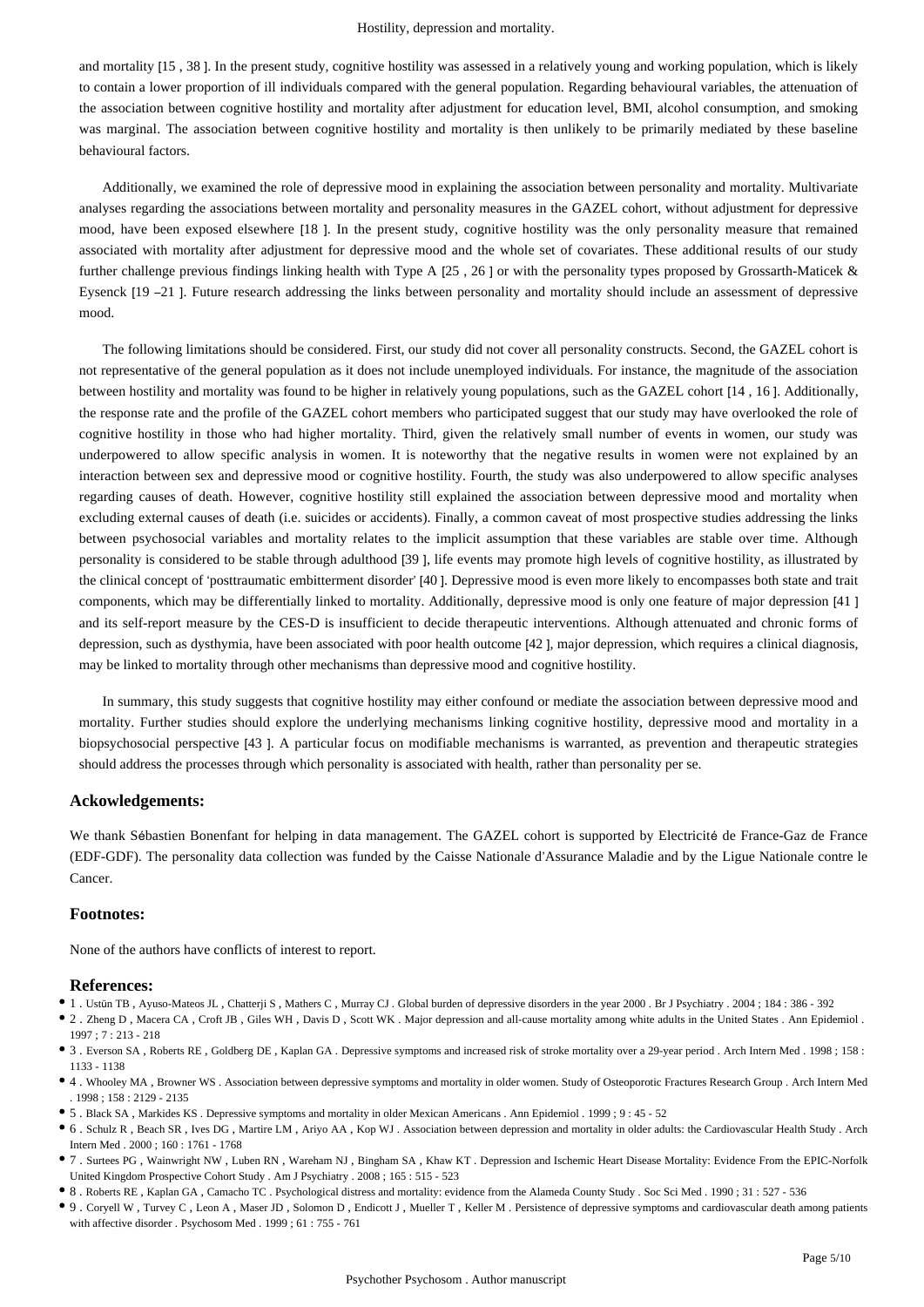- 10 . Fredman L , Magaziner J , Hebel JR , Hawkes W , Zimmerman SI . Depressive symptoms and 6-year mortality among elderly community-dwelling women . Epidemiology . 1999 ; 10 : 54 - 59
- 11 . Lane D , Carroll D , Ring C , Beevers DG , Lip GY . Mortality and quality of life 12 months after myocardial infarction: effects of depression and anxiety . Psychosom Med . 2001 ; 63 : 221 - 230
- 12 . Kendler KS , Neale MC , Kessler RC , Heath AC , Eaves LJ . A longitudinal twin study of personality and major depression in women . Arch Gen Psychiatry . 1993 ; 50 : 853 - 862
- 13 . Cloninger CR , Svrakic DM , Przybeck TR . Can personality assessment predict future depression? A twelve-month follow-up of 631 subjects . J Affect Disorders . 2006 ; 92 : 35 - 44
- 14 . Barefoot JC , Larsen S , von der Lieth L , Schroll M . Hostility, incidence of acute myocardial infarction, and mortality in a sample of older Danish men and women . Am J Epidemiol . 1995 ; 142 : 477 - 484
- 15 . Everson SA , Kauhanen J , Kaplan GA . Hostility and increased risk of mortality and acute myocardial infarction: the mediating role of behavioral risk factors . Am J Epidemiol  $1997 \cdot 146 \cdot 142 = 152$
- 16 . Boyle SH , Williams RB , Mark DB , Brummett BH , Siegler IC , Barefoot JC . Hostility, age, and Mortality in a Sample of Cardiac Patients . Am J Cardiol . 2005 ; 96 : 64 - 66
- 17 . Olson MB , Krantz DS , Kelsey SF , Pepine CJ , Sopko G , Handberg E , Rogers WJ , Gierach GL , McClure CK , Merz CNB . for the WISE Study Group . Hostility scores Are Associated With Increased Risk of Cardiovascular Events in Women Undergoing Coronary Angiography: A Report from the NHLBI-Sponsored WISE Study . Psychosom Med . 2005 ; 67 : 546 - 552
- 18 . Nabi H , Kivimäki M , Zins M , Elovainio M , Consoli SM , Cordier S , Ducimetière P , Goldberg M , Singh-Manoux A . Does personality predict mortality? Results from the GAZEL French prospective cohort study . International Journal of Epidemiology . 2008 ; 37 : 386 - 396
- 19 . Grossarth-Maticek R , Bastiaans J , Kanazir DT . Psychosocial factors as strong predictors of mortality from cancer, ischaemic heart disease and stroke: the Yugoslav prospective study . J Psychosom Res . 1985 ; 29 : 167 - 176
- 20 . Nagano J , Sudo N , Kubo C , Kono S . Lung cancer, myocardial infarction, and the Grossarth-Maticek personality types: a case-control study in Fukuoka, Japan . J Epidemiol . 2001 ; 11 : 281 - 287
- 21 . Nagano J, Ichinose Y, Asoh H. A prospective Japanese study of the association between personality and the progression of lung cancer . Intern Med . 2006 ; 45 : 57 63
- 22 . Consoli SM , Cordier S , Ducimetière P . Validation of a personality questionnaire designed for defining subgroups at risk for ischemic cardiopathy or cancer in the Gazel cohort . Rev Epidemiol Sante Publique . 1993 ; 41 : 315 - 326
- 23 . Goldberg M , Leclerc A , Bonenfant S , Chastang JF , Schmaus A , Kaniewski N , Zins M . Cohort profile: the GAZEL Cohort Study . Int J Epidemiol . 2007 ; 36 : 32 39
- 24 . Grossarth-Maticek R , Eysenck HJ . Personality, stress and disease: description and validation of a new inventory . Psychol Rep . 1990 ; 66 : 355 373
- 25 . Friedman M , Rosenman RH . Association of specific overt behavior pattern with blood and cardiovascular findings; blood cholesterol level, blood clotting time, incidence of arcus senilis, and clinical coronary artery disease . J Am Med Assoc . 1959 ; 169 : 1286 - 1296
- 26 . Haynes SG , Feinleib M , Kannel WB . The relationship of psychosocial factors to coronary heart disease in the Framingham Study. III. Eight-year incidence of coronary heart disease . Am J Epidemiol . 1980 ; 111 : 37 - 58
- 27 . Myrtek M . Meta-analyses of prospective studies on coronary heart disease, Type A personality, and hostility . Int J Cardiol . 2001 ; 79 : 245 251
- 28 . Surtees PG , Wainwright NW , Luben R , Day NE , Khaw KT . Prospective cohort study of hostility and the risk of cardiovascular disease mortality . Int J Cardiol . 2005 ; 100 : 155 - 161
- 29 . Radloff LS . The CES-D Scale: a self-report depression scale for research in the general population . Appl Psychol Meas . 1977 ; 1 : 385 401
- 30 . Fuhrer R , Rouillon F . The French version of the Center for Epidemiologic Studies–Depression Scale . Psychiatry Psychobiol . 1989 ; 4 : 163 166
- 31 . Bortner RW . A short rating scale as a potential measure of pattern A behavior . J Chronic Dis . 1969 ; 22 : 87 91
- 32 . The Belgian-French Pooling Project . Assessment of Type A behavior by the Bortner scale and ischaemic heart disease . Eur Heart J . 1984 ; 5 : 440 446
- 33 . Buss AH , Durkee A . An inventory for assessing different kinds of hostility . J Consulting Psychol . 1957 ; 21 : 343 349
- 34 . Suarez EC . The relationships between dimensions of hostility and cardiovascular reactivity as a function of task characteristics . Psychosom Med . 1990 ; 52 : 558 570
- 35 . Sergeant JC , Firth D . Relative index of inequality: definition, estimation and inference . Biostatistics . 2006 ; 7 : 213 224
- 36 . MacKinnon DP , Krull JL , Lockwood CM . Equivalence of the mediation, confounding and suppression effect . Prev Sci . 2000 ; 1 : 173 181
- 37 . Yan LL , Liu K , Matthews KA , Daviglus , Ferguson TF , Kiefe CI . Psychosocial factors and risk of hypertension: the Coronary Artery Risk Development in Young Adults (CARDIA) study . JAMA . 2003 ; 290 : 2138 - 2148
- 38 . Ranjit N , Diez-Roux AV , Shea S , Cushman M , Seeman T , Jackson SA , Ni H . Psychosocial factors and inflammation in the multi-ethnic study of atherosclerosis . Arch Intern Med . 2007 ; 167 : 174 - 181
- 39 . Roberts BW , DelVecchio WF . The rank-order consistency of personality traits from childhood to old age: a quantitative review of longitudinal studies . Psychol Bull . 2000 ; 126 : 3 - 25
- 40 . Linden M , Baumann K , Rotter M , Schippan B . Posttraumatic embitterment disorder in comparison to other mental disorders . Psychother Psychosom . 2008 ; 77 : 50 56
- 41 . Bech P . Fifty Years with the Hamilton Scales for Anxiety and Depression. A Tribute to Max Hamilton . Psychother Psychosom . 2009 ; 78 : 202 211
- 42 . Baune BT , Caniato RN , Arolt V , Berger K . The Effects of Dysthymic Disorder on Health-Related Quality of Life and Disability Days in Persons with Comorbid Medical Conditions in the General Population . Psychother Psychosom . 2009 ; 78 : 161 - 166
- 43 . Fava GA , Sonino N . The biopsychosocial model thirty years later . Psychother Psychosom . 2008 ; 77 : 1 2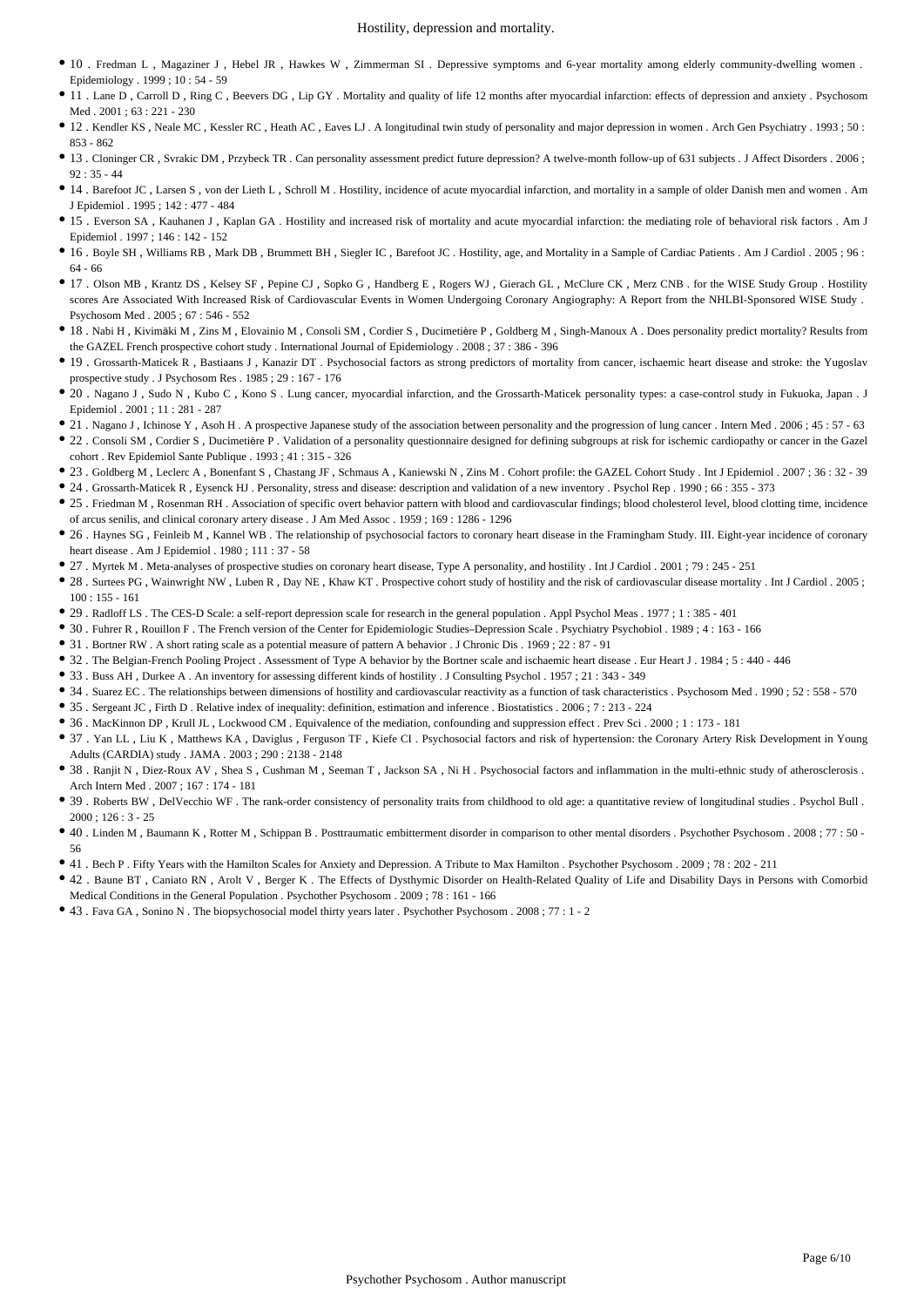## **Table 1**

Associations between discrete socio-demographic and behavioural variables and mortality in univariate analyses.

|                                  | <b>Status at follow-up</b> |               |               |                              |  |
|----------------------------------|----------------------------|---------------|---------------|------------------------------|--|
|                                  | N events/N participants    | Alive $N$ (%) | Dead N $(\%)$ | Hazard Ratio (95% CI)        |  |
| <b>Sex</b>                       | 687/14,881                 |               |               |                              |  |
| 0. Male                          |                            | 10,335(72.8)  | 581 (84.6)    | Reference                    |  |
| 1. Female                        |                            | 3,859(27.2)   | 106(15.4)     | $***$<br>$0.50(0.40-0.61)$   |  |
| <b>Education level</b>           | 645/14,257                 |               |               |                              |  |
| 0. Primary                       |                            | 765(5.6)      | 59(9.1)       | Reference                    |  |
| 1. Lower secondary               |                            | 9,201(67.6)   | 446(69.1)     | $***$<br>$0.64(0.49 - 0.84)$ |  |
| 2. Higher secondary and tertiary |                            | 3,646(26.8)   | 140(21.7)     | ***<br>$0.51(0.37-0.69)$     |  |
| <b>BMI</b>                       | 588/12,798                 |               |               |                              |  |
| 0. < 20                          |                            | 643(5.3)      | 32(5.4)       | $1.12(0.78-1.62)$            |  |
| $1.20 - 24.9$                    |                            | 5,894(48.3)   | 262(44.6)     | Reference                    |  |
| $2.25 - 29.9$                    |                            | 4,907(40.2)   | 244 (41.5)    | $1.12(0.94 - 1.33)$          |  |
| 3. > 30                          |                            | 7,66(6.3)     | 50(8.5)       | $1.45(1.07-1.97)^{*}$        |  |
| <b>Alcohol consumption</b>       | 634/13,813                 |               |               |                              |  |
| 0. Non-drinkers                  |                            | 1,591(12.1)   | 93 (14.7)     | $***$<br>$1.49(1.17-1.88)$   |  |
| 1. Occasional drinkers           |                            | 6,928(52.6)   | 271 (42.7)    | Reference                    |  |
| 2. Moderate drinkers             |                            | 3,036(23.0)   | 138 (21.8)    | $1.16(0.95-1.42)$            |  |
| 3. Heavy drinkers                |                            | 1,624(12.3)   | 132(20.8)     | $***$<br>$2.03(1.65-2.50)$   |  |
| <b>Smoking</b>                   | 626/13,637                 |               |               |                              |  |
| 0. Non-smokers                   |                            | 10,508(80.8)  | 411(65.7)     | Reference                    |  |
| 1. $1-10$ cigarettes/day         |                            | 1,175(9.0)    | 54(8.6)       | $1.17(0.88 - 1.56)$          |  |
| 2. 11-20 cigarettes/day          |                            | 986 (7.6)     | 108(17.3)     | $***$<br>$2.71(2.19 - 3.35)$ |  |
| $3. >20$ cigarettes/day          |                            | 342(2.6)      | 53 $(8.5)$    | ***<br>$3.74(2.81 - 4.97)$   |  |
|                                  |                            |               |               |                              |  |

 $*$  P ≤0.05;

\*\*\* P ≤0.001;

CI: Confidence Interval.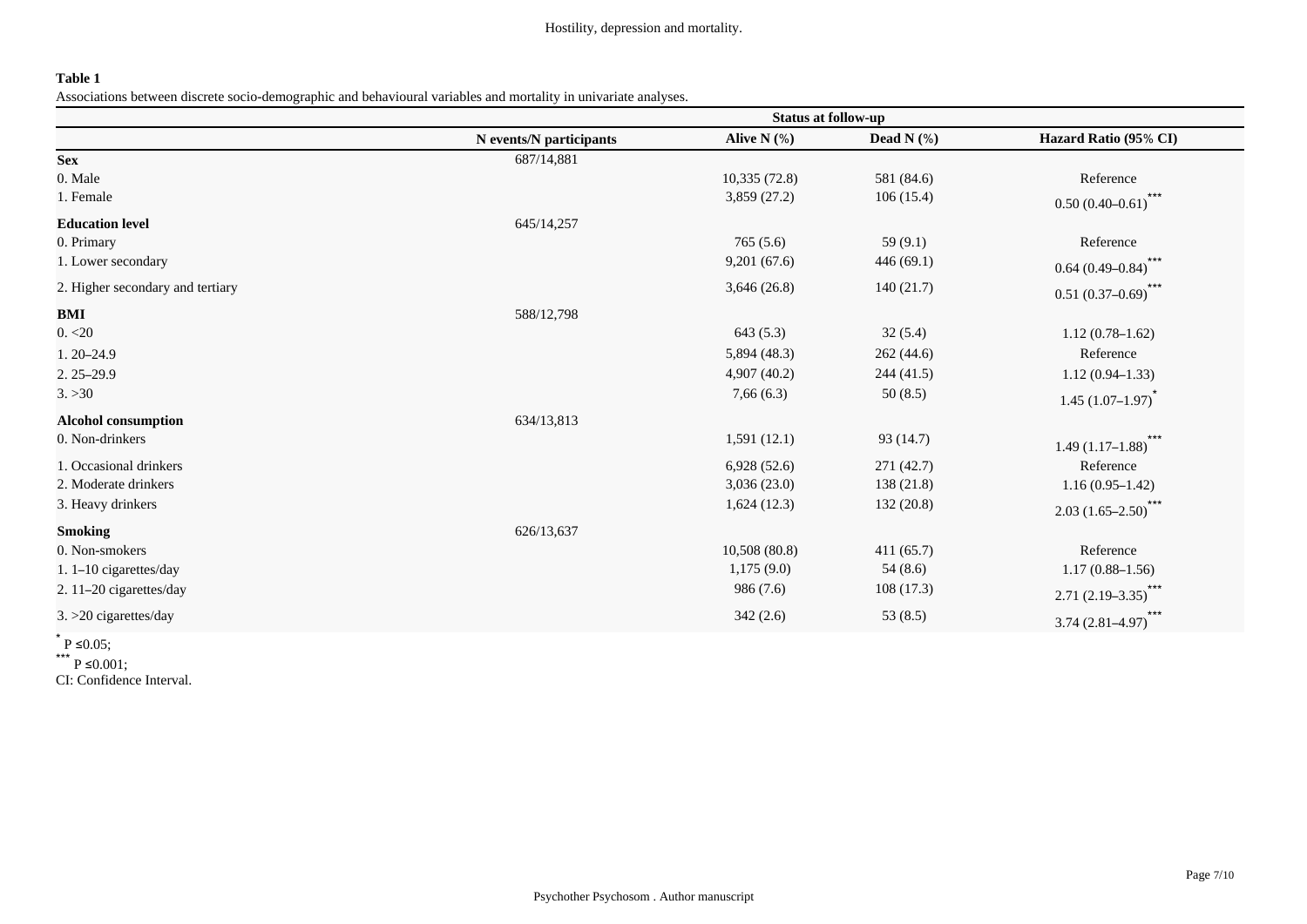### **Table 2**

Associations between psychological variables and mortality in univariate analyses.

|                          | <b>Status at follow-up</b> |                        |                       |                              |  |
|--------------------------|----------------------------|------------------------|-----------------------|------------------------------|--|
|                          | N events/N participants    | <b>Alive Mean (SD)</b> | <b>Dead Mean (SD)</b> | <b>RII</b> (95% CI)          |  |
| Depressive mood          | 687/14,881                 | 13.10(9.18)            | 13.96(9.89)           | $***$<br>$1.45(1.12 - 1.88)$ |  |
| Type A behaviour pattern | 686/14,840                 | 53.21 (7.67)           | 52.63 (7.59)          | $0.73(0.56 - 0.94)$          |  |
| Total hostility          | 673/13,922                 | 29.15 (9.81)           | 30.26(10.36)          | $***$<br>$1.48(1.14 - 1.92)$ |  |
| Cognitive hostility      | 679/14,012                 | 6.56(3.52)             | 7.34(3.71)            | ***<br>$2.17(1.66 - 2.83)$   |  |
| Reactive hostility       | 680/14,752                 | 14.47 (5.38)           | 14.77(5.56)           | $1.22(0.94-1.59)$            |  |
| 'CHD-prone' personality  | 673/14,637                 | 3.33(2.59)             | 3.47(2.59)            | $1.30(1.00-1.69)$            |  |
| 'Healthy' personality    | 673/14,656                 | 6.97(1.64)             | 6.88(1.64)            | $0.86(0.66 - 1.13)$          |  |

 $*$  P ≤0.05;

\*\* P ≤0.01;

CI: Confidence Interval; SD: Standard Deviation; RII: Relative Index of Inequality.

## **Table 3**

The correlations between depressive mood and personality measures.

|                                          | <b>Depressive mood</b> |         |         |         |         |         |
|------------------------------------------|------------------------|---------|---------|---------|---------|---------|
| 1. Type A behaviour pattern              | 0.13                   |         |         |         |         |         |
| 2. Total hostility                       | 0.41                   | 0.31    |         |         |         |         |
| 3. Cognitive hostility                   | 0.52                   | 0.15    | 0.71    |         |         |         |
| 4. Reactive hostility                    | 0.15                   | 0.28    | 0.86    | 0.33    |         |         |
| 5. 'CHD-prone' personality               | 0.58                   | 0.13    | 0.50    | 0.62    | 0.23    |         |
| 6. Healthy' personality                  | $-0.57$                | $-0.13$ | $-0.34$ | $-0.40$ | $-0.12$ | $-0.55$ |
| Note. $P \le 0.01$ for all coefficients. |                        |         |         |         |         |         |

<sup>\*\*\*</sup> P ≤0.001;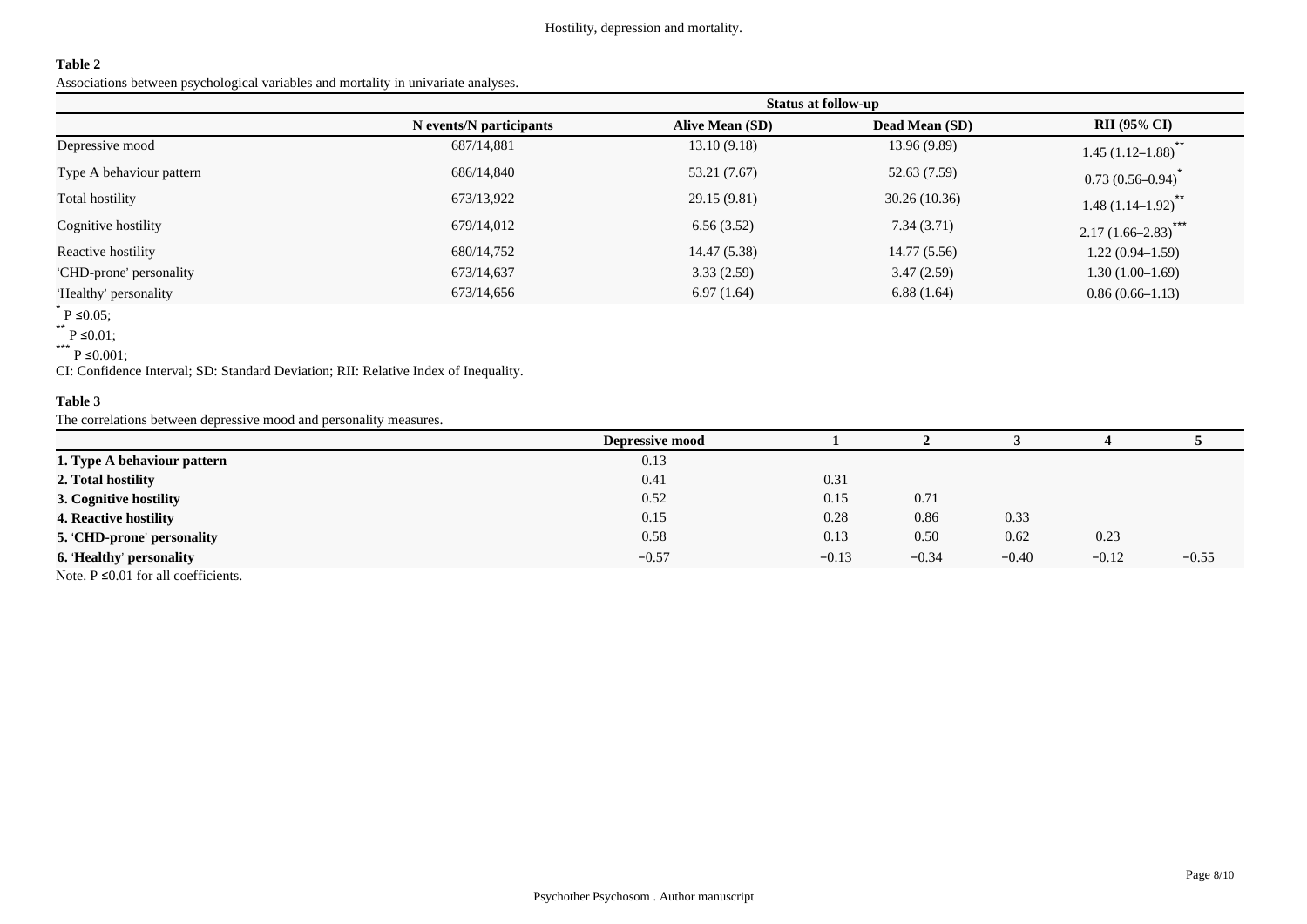Hostility, depression and mortality.

## **Table 4**

RII of depressive mood and each personality variable in predicting mortality before (models 1 & 2) and after (model 3) mutual adjustment, all models being adjusted for age and sex.

| <b>Predictive variables</b> | N events/N participants | <b>Model 1</b>                     | <b>Model 2</b>             | <b>Model 3</b>             | <b>Change in RII</b> |
|-----------------------------|-------------------------|------------------------------------|----------------------------|----------------------------|----------------------|
| <b>Depressive mood</b>      | 686/14,840              | $***$<br>$1.74(1.33 - 2.27)$       |                            |                            |                      |
| Type A behaviour pattern    | 686/14,840              |                                    | $0.81(0.63 - 1.05)$        |                            |                      |
| <b>Depressive mood</b>      | 673/14,595              | $1.68(1.28 - 2.21)$ ***            |                            | $1.49(1.11-2.00)^{**}$     | 28.6%                |
| Total hostility             | 673/14,595              |                                    | $***$<br>$1.57(1.21-2.04)$ | $1.34(1.00-1.78)^{*}$      | 40.4%                |
| <b>Depressive mood</b>      | 679/14,691              | $1.73(1.32 - 2.27)$ <sup>***</sup> |                            | $1.18(0.87-1.60)$          | 75.9%                |
| Cognitive hostility         | 679/14,691              |                                    | $2.33(1.79-3.04)$ ***      | $2.15(1.59-2.92)$ ***      | 13.4%                |
| <b>Depressive mood</b>      | 680/14,752              | $1.73(1.32 - 2.27)$ ***            |                            |                            |                      |
| Reactive hostility          | 680/14,752              |                                    | $1.20(0.92 - 1.55)$        |                            |                      |
| <b>Depressive mood</b>      | 673/14,637              | $1.72(1.31 - 2.26)$                |                            | $1.60(1.16-2.21)^{**}$     | 16.8%                |
| 'CHD-prone' personality     | 673/14,637              |                                    | $1.47(1.12-1.92)^{**}$     | $1.14(0.83 - 1.57)$        | 69.8%                |
| <b>Depressive mood</b>      | 673/14,656              | $***$<br>$1.72(1.31 - 2.26)$       |                            | ***<br>$1.73(1.26 - 2.38)$ | 0.7%                 |
| 'Healthy' personality       | 673/14,656              |                                    | $0.76(0.58-0.99)^{*}$      | $1.01(0.73 - 1.38)$        | 102.1%               |

 $*$  P ≤0.05;

\*\* P ≤0.01;

\*\*\* P ≤0.001;

RII: Relative Index of Inequality.